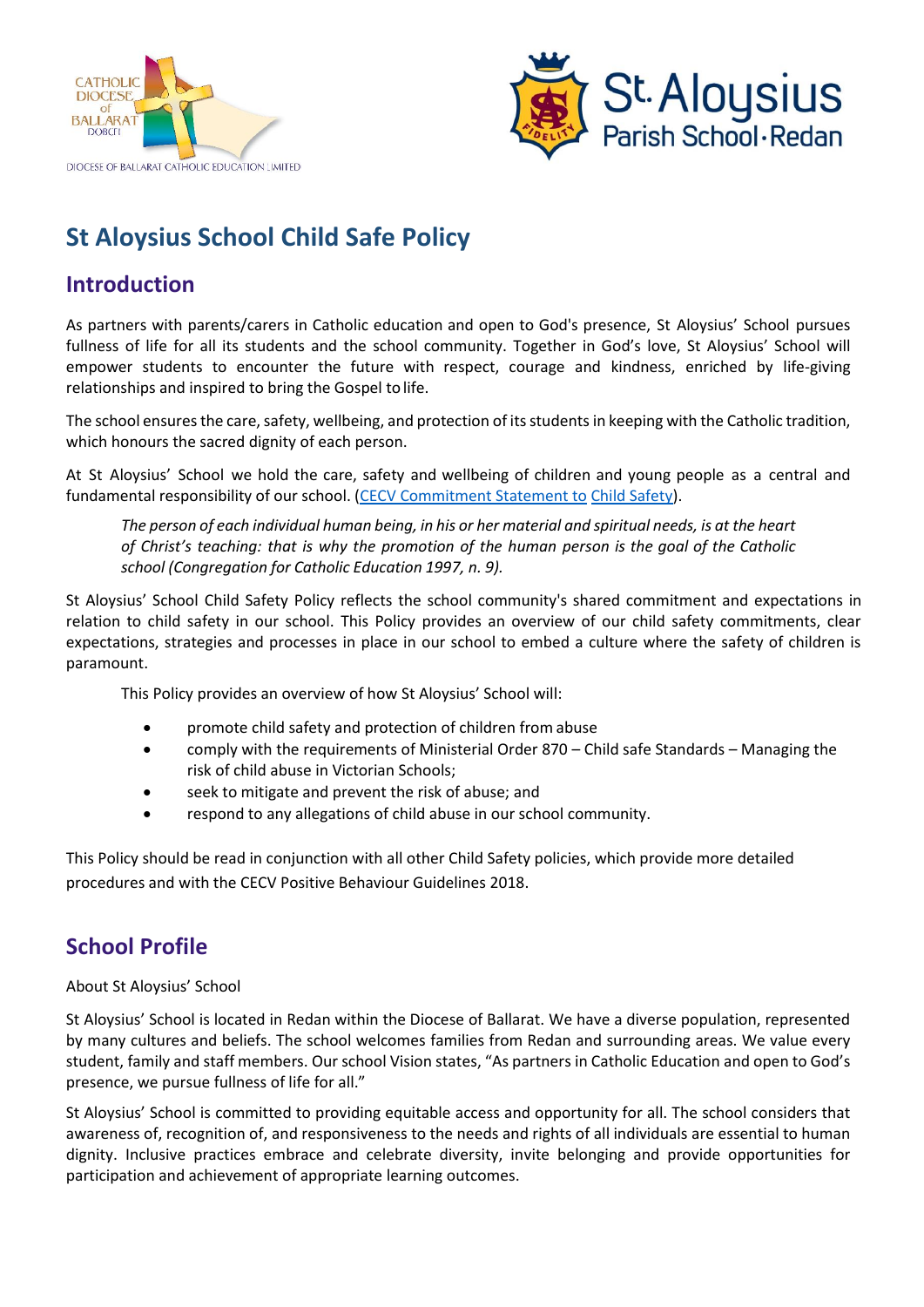### **Purpose and Scope**

The purpose of this policy is to demonstrate the strong commitment of St Aloysius' School to the care, safety and wellbeing of all students at our school. It provides an outline of the policies, procedures and strategies developed to keep students safe from harm, including all forms of abuse in our school environment, on campus, online and in other locations provided by the school.

This policy takes into account relevant legislative requirements within the state of Victoria, including the specific requirements of the Victorian Child Safe Standards as set out in [Ministerial](http://www.cecv.catholic.edu.au/getmedia/ebe135a4-d1b3-48a0-81fe-50d4fc451bcd/Identifying-and-Responding-to-All-Forms-of-Abuse.aspx) [Order No. 870.](https://www.vit.vic.edu.au/news/news/2018/protecting-children-mandatory-reporting-elearning-modules) DOBCEL, as governing authority, and the Principal have direct responsibility for ensuring that the requirements of MO 870 are met within the school.

This policy applies to school staff, including school employees, volunteers, contractors, and those in religious ministry.

This policy should be read in conjunction with the following related DOBCEL and school policies and procedures:

- 1. DOBCEL Child Safe Governance Policy
- 2. DOBCEL Safeguarding Children and Young People: Code of Conduct
- 3. DOBCEL Child Safe School Policy
- 4. DOBCEL PROTECT: Reporting and Responding Obligations Policy
- 5. St Aloysius' School PROTECT: Reporting and Responding Obligations Procedures for Schools

#### **Principles**

St Aloysius' School has a moral, legal and mission-driven responsibility to create a nurturing school environments where children and young people are respected, their voices are heard and they are safe and feel safe [\(CECV](https://www.cecv.catholic.edu.au/getmedia/b5d43278-51b9-4704-b45a-f14e50546a70/Commitment-Statement-A4.aspx)  [Commitment Statement to Child](https://www.cecv.catholic.edu.au/getmedia/b5d43278-51b9-4704-b45a-f14e50546a70/Commitment-Statement-A4.aspx) Safety).

The following principles underpin our commitment to child safety at St Aloysius' School:

- All students deserve, as a fundamental right, safety, and protection from all forms of abuse and neglect.
- Our school is committed to a vision for creating students who understand respect and kindness and are courageous in their lives
- Our school operates in partnership with families and the community to ensure that they are engaged in decision-making processes, particularly those that have an impact on child safety and protection.
- All students have the right to a thorough education in all aspects of personal safety, in partnership with their parents/carers.
- All adults in our school, including teaching and non-teaching staff, clergy, volunteers, and contractors, have a responsibility to care for children and young people, to positively promote their wellbeing and to protect them from any kind of harm or abuse.
- The policies, guidelines, and codes of conduct for the care, wellbeing and protection of students are based on honest, respectful, and trusting relationships between adults and children and young people.
- Policies and practices demonstrate compliance with legislative requirements and cooperation with the Church, governments, the police, and human services agencies.
- All persons involved in situations where harm is suspected or disclosed must be treated with sensitivity, dignity, and respect.
- Staff, clergy, volunteers, contractors, parents/carers, and students should feel free to raise concerns about child safety, knowing these will be taken seriously by school leadership.
- Appropriate confidentiality will be maintained, with information being provided to those who have a right or a need to be informed, either legally or pastorally.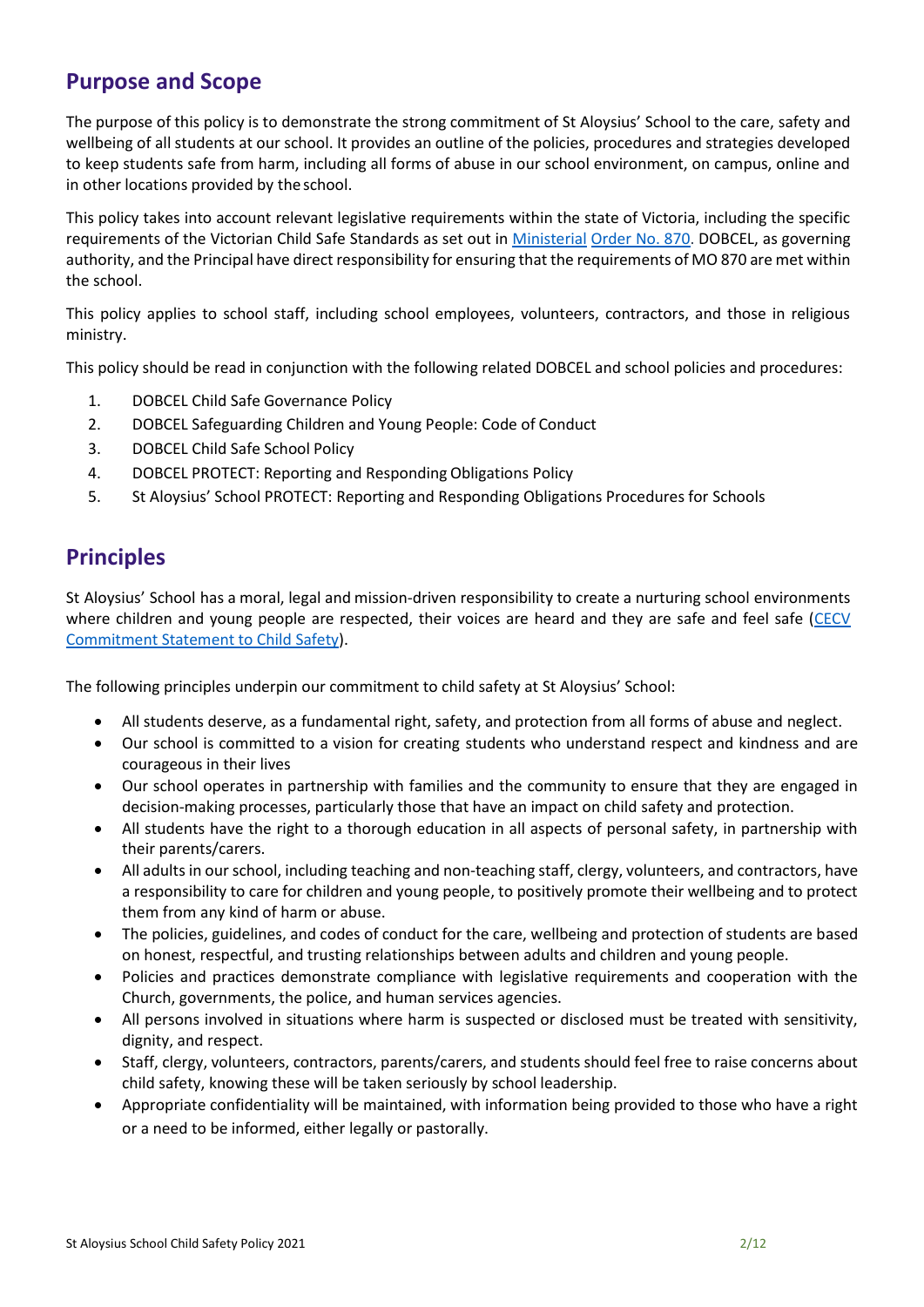# **Definitions**

**Child**: A child or a young person in attendance within the school environment.

#### **Child abuse** includes:

#### (a) any act committed against a child involving:

- (i) a sexual offence
- (ii) an offence under section 49B(2) of the Crimes Act 1958 (grooming)
- (b) the infliction, on a child, of:
	- (i) physical violence
	- (ii) serious emotional or psychological harm
- (c) serious neglect of a child. [\(Ministerial Order No.](http://www.gazette.vic.gov.au/gazette/Gazettes2016/GG2016S002.pdf#page%3D17) 870)

**Child safety** encompasses matters related to protecting all children from child abuse, managing the risk of child abuse, providing support to a child at risk of child abuse, and responding to incidents or allegations of child abuse. [\(Ministerial Order No. 870\)](http://www.gazette.vic.gov.au/gazette/Gazettes2016/GG2016S002.pdf#page%3D17)

**Child neglect** includes a failure to provide the child with an adequate standard of nutrition, medical care, clothing, shelter or supervision to the extent that the health and physical development of the child is significantly impaired or placed at serious risk[. PROTECT](http://www.cecv.catholic.edu.au/getmedia/ebe135a4-d1b3-48a0-81fe-50d4fc451bcd/Identifying-and-Responding-to-All-Forms-of-Abuse.aspx#page%3D18)*[: Identifying and responding to all](http://www.cecv.catholic.edu.au/getmedia/ebe135a4-d1b3-48a0-81fe-50d4fc451bcd/Identifying-and-Responding-to-All-Forms-of-Abuse.aspx#page%3D18) [forms of abuse in Victorian schools](http://cevn.cecv.catholic.edu.au/WorkArea/DownloadAsset.aspx#page%3D18)*

**Child physical abuse**: Generally, consists of any non-accidental infliction of physical violence on a child by any person. [PROTECT](http://cevn.cecv.catholic.edu.au/WorkArea/DownloadAsset.aspx#page%3D10)*[: Identifying and responding to all forms of abuse in Victorian schools](http://cevn.cecv.catholic.edu.au/WorkArea/DownloadAsset.aspx#page%3D10)*

**Child sexual abuse** is when a person uses power or authority over a child to involve them in sexual activity. It can include a wide range of sexual activity and does not always involve physical contact or force[. PROTECT](http://www.cecv.catholic.edu.au/vcsa/Agreement_2013/VCEMEA_2013.pdf#page%3D12)*[: Identifying](http://www.cecv.catholic.edu.au/vcsa/Agreement_2013/VCEMEA_2013.pdf#page%3D12) [and responding to all forms of abuse in Victorian schools](https://www.cecv.catholic.edu.au/getmedia/ebe135a4-d1b3-48a0-81fe-50d4fc451bcd/Identifying-and-Responding-to-All-Forms-of-Abuse.aspx#page%3D10)*

**Emotional child abuse** occurs when a child is repeatedly rejected, isolated or frightened by threats, or by witnessing family violence. [PROTECT](http://www.cecv.catholic.edu.au/getmedia/ebe135a4-d1b3-48a0-81fe-50d4fc451bcd/Identifying-and-Responding-to-All-Forms-of-Abuse.aspx#page%3D17)*[: Identifying and responding to all forms of abuse in Victorian](http://www.cecv.catholic.edu.au/getmedia/ebe135a4-d1b3-48a0-81fe-50d4fc451bcd/Identifying-and-Responding-to-All-Forms-of-Abuse.aspx#page%3D17) [schools](http://www.vatican.va/roman_curia/congregations/ccatheduc/documents/rc_con_ccatheduc_doc_27041998_school2000_en.html#page%3D17)*

**Grooming** is when a person engages in predatory conduct to prepare a child for sexual activity at a later date. It can include communication and/or attempting to befriend or establish a relationship or other emotional connection with the child or their parent/carer. [PROTECT](http://www.cecv.catholic.edu.au/getmedia/ebe135a4-d1b3-48a0-81fe-50d4fc451bcd/Identifying-and-Responding-to-All-Forms-of-Abuse.aspx#page%3D15)*[: Identifying and responding](http://www.cecv.catholic.edu.au/getmedia/ebe135a4-d1b3-48a0-81fe-50d4fc451bcd/Identifying-and-Responding-to-All-Forms-of-Abuse.aspx#page%3D15) [to all forms of abuse in Victorian schools](http://www.cecv.catholic.edu.au/getmedia/ebe135a4-d1b3-48a0-81fe-50d4fc451bcd/Identifying-and-Responding-to-All-Forms-of-Abuse.aspx#page%3D15)*

**Mandatory Reporting**: The legal requirement under the *Children, Youth and Families Act 2005 (Vic.)* to make a report to the designated authority in order to protect children from harm relating to physical and sexual abuse. The principal, teachers, medical practitioners, nurses, student counsellors and those in religious ministry are mandatory reporters under this Act. [PROTECT: Identifying and responding to all forms of abuse in Victorian](https://www.cecv.catholic.edu.au/getmedia/ebe135a4-d1b3-48a0-81fe-50d4fc451bcd/Identifying-and-Responding-to-All-Forms-of-Abuse.aspx#page%3D10) schools

**Reasonable Belief**: When school staff, or other mandated person, are concerned about the safety and wellbeing of a child or young person, they must assess that concern to determine if a report should be made to the relevant agency. This process of considering all relevant information and observations is known as forming a 'reasonable belief'. A 'reasonable belief' or a 'belief on reasonable grounds' is not the same as having proof but is more than mere rumour or speculation. A 'reasonable belief' is formed if a reasonable person in the same position would have formed the belief on the same grounds. [PROTECT: Identifying and responding to all forms of abuse in Victorian](http://www.cecv.catholic.edu.au/getmedia/ebe135a4-d1b3-48a0-81fe-50d4fc451bcd/Identifying-and-Responding-to-All-Forms-of-Abuse.aspx#page%3D25) [schools](http://www.cecv.catholic.edu.au/getmedia/ebe135a4-d1b3-48a0-81fe-50d4fc451bcd/Identifying-and-Responding-to-All-Forms-of-Abuse.aspx#page%3D25)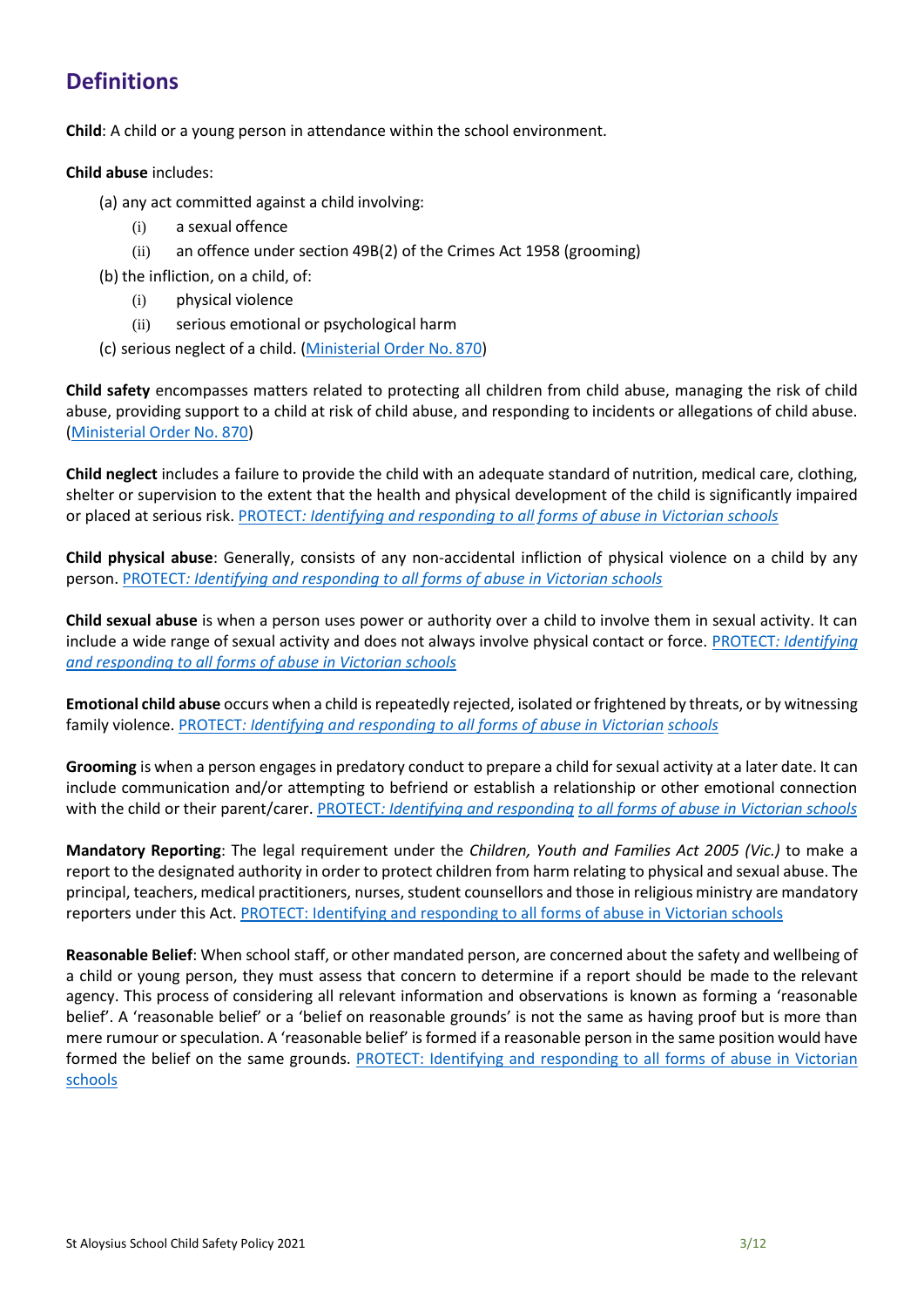**Reportable Conduct**: Five types of "reportable conduct" are listed in the Child Wellbeing and Safety Act 2005 (Children's Legislation Amendment (Reportable Conduct) Act 2017). These include:

- 1. sexual offences (against, with, or in the presence of, a child)
- 2. sexual misconduct (against, with, or in the presence of, a child)
- 3. physical violence (against, with, or in the presence of, a child)
- 4. behaviour that is likely to cause significant emotional or psychological harm
- 5. significant neglect

**School environment** means any physical or virtual place made available or authorised by the school governing authority for use by a child during or outside school hours, including:

- a campus of the school
- online school environments (including email and intranet systems)
- other locations provided by the school for a child's use (including, without limitation, locations used for school camps, sporting events, excursions, competitions, and other events). [\(Ministerial Order No.](http://www.parliament.vic.gov.au/fcdc/inquiries/article/1788) 870)

School staff means an individual working in a school environment who is:

- directly engaged or employed by a school governing authority
- a volunteer or a contracted service provider (whether or not a body corporate or any other person is an intermediary)
- a minister of religion [\(Ministerial Order No.](http://www.gazette.vic.gov.au/gazette/Gazettes2016/GG2016S002.pdf#page%3D17) 870)

# **Policy Commitments**

All students enrolled at St Aloysius' School have the right to feel safe and be safe. The wellbeing of children in our care will always be our first priority and we do not and will not tolerate child abuse. We aim to create a child-safe and child-friendly environment where children are free to enjoy life to the full without any concern for their safety. There is particular attention paid to the most vulnerable children, including Aboriginal and Torres Strait Islander (ATSI) children, those from culturally and/or linguistically diverse backgrounds, and children with a disability*.* Our policies, procedures and strategies ensure we are an inclusive community, including ATSI students, students with a disability, from culturally or linguistically diverse backgrounds and those who are vulnerable.

#### **Our commitment to our students**

- We commit to the safety and wellbeing of all children and young people enrolled in ourschool.
- We commit to providing children and young people with positive and nurturing experiences.
- We commit to listening to children and young people and empowering them by taking their views seriously and addressing any concerns that they raise with us.
- We commit to taking action to ensure that children and young people are protected from abuse or harm.
- We commit to teaching children and young people the necessary skills and knowledge to understand and maintain their personal safety and wellbeing.
- We commit to seeking input and feedback from students regarding the creation of a safe school environment.

#### **Our commitment to parents and carers**

- We commit to communicating honestly and openly with parents and carers about the wellbeing and safety of their children.
- We commit to engaging with, and listening to, the views of parents and carers about our child- safety practice, policies, and procedures.
- We commit to transparency in our decision-making with parents and carers where it will not compromise the safety of children or young people.
- We commit to acknowledging the cultural diversity of students and families and being sensitive to how this may impact on student safety issues.
- We commit to continuously reviewing and improving our systems to protect children from abuse.

St Aloysius School Child Safety Policy 2021 4/12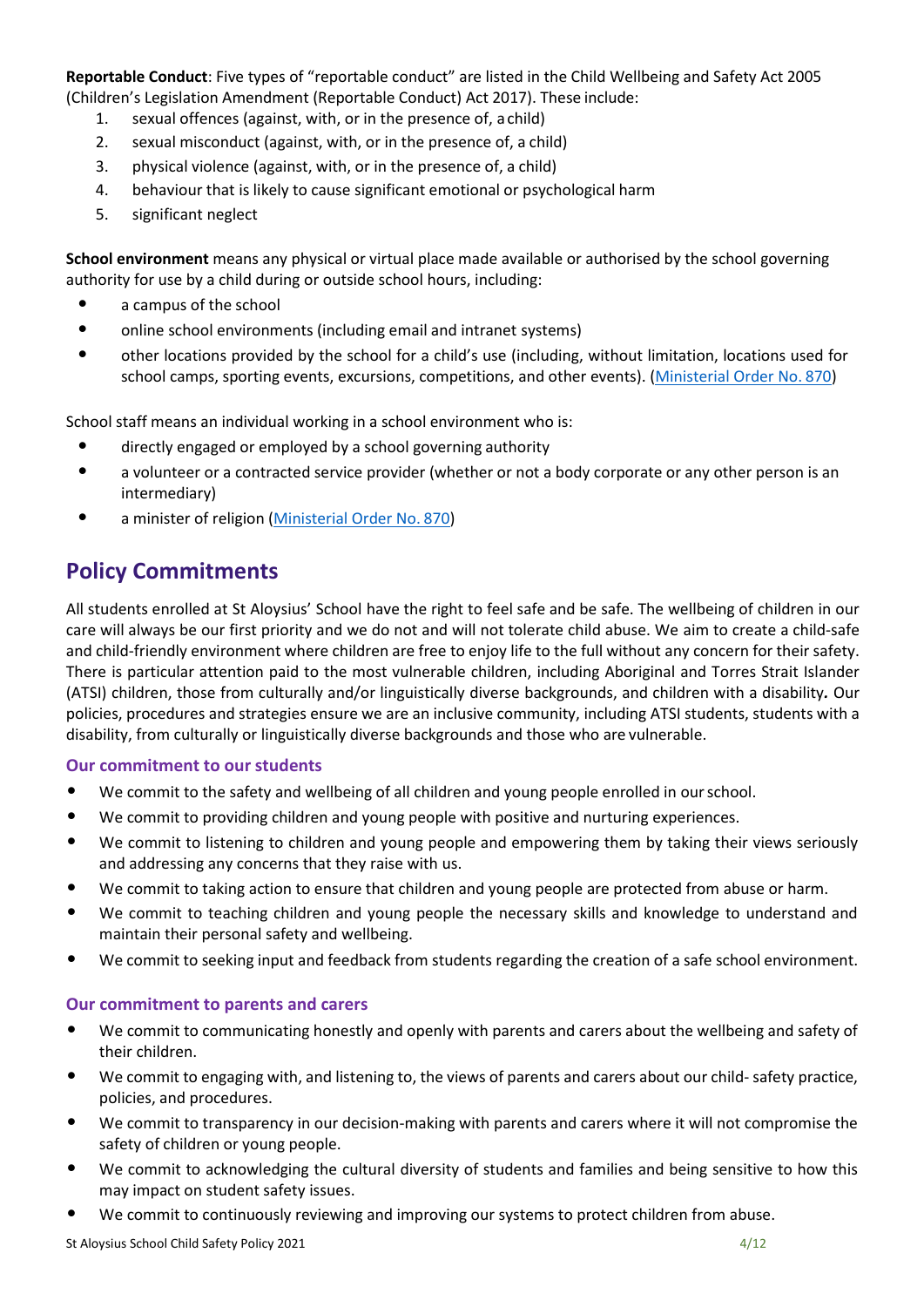#### **Our commitment to our school staff (school employees, volunteers, contractors, and clergy)**

- We commit to providing all St Aloysius' School staff with the necessary support to enable them to fulfil their roles. This will include regular and appropriate learning opportunities.
- We commit to providing regular opportunities to clarify and confirm policy and procedures in relation to child safety and young people's protection and wellbeing. This will include annual training in the principles and intent of the Child Safety Policy and Safeguarding Children and Young People: Code of Conduct, and staff responsibilities to report concerns.
- We commit to listening to all concerns voiced by St Aloysius' School employees, clergy, volunteers, and contractors about keeping children and young people safe from harm.
- We commit to providing opportunities for St Aloysius' School employees, volunteers, contractors, and clergy to receive formal debriefing and counselling arising from incidents of the abuse of a child or young person.

#### **CSS1 and 2 Responsibilities and Organisational Arrangements**

Everyone employed or volunteering at St Aloysius' School has a responsibility to understand the important and specific role he/she plays individually and collectively to ensure that the wellbeing and safety of all students is at the forefront of all they do and every decision they make. The school principal has overall responsibility for monitoring compliance with the Child Safe Standards in the school.

### **Guide to Responsibilities of School Leadership**

Diocese of Ballarat Catholic Education Limited (DOBCEL), the Principal and school leaders at St Aloysius' School recognise their particular responsibility in relation to the Child Safe Standards. The Principal has overall responsibility to monitor compliance with the Child Safe Standards, to manage the response to allegations of child abuse and to ensure the development of policy and strategies to promote and embed a culture of openness, awareness of and shared responsibility for child safety. Responsibilities of the Principal include:

- creating an environment and culture for children and young people to be safe and to feel safe
- upholding high principles and standards for all staff, clergy, volunteers, and contractors
- promoting models of behaviour between adults and children and young people based on mutual respect and consideration
- ensuring thorough and rigorous practices are applied in the recruitment, screening, and ongoing professional learning of staff
- ensuring that school personnel have regular and appropriate learning to develop their knowledge of openness to and ability to address child safety matters
- providing regular opportunities to clarify and confirm legislative obligations, policy, and procedures in relation to child and young people's protection and wellbeing
- ensuring the school meets the specific requirements of the Victorian Child Safe Standards as set out in [Ministerial Order No.](http://www.gazette.vic.gov.au/gazette/Gazettes2016/GG2016S002.pdf#page%3D17) 870
- ensuring the school takes specific action to protect children from abuse in line with the three new criminal offences introduced under the Crimes Act 1958 (Vic.) and in line with the [PROTECT](http://www.gazette.vic.gov.au/gazette/Gazettes2016/GG2016S002.pdf)*[:](http://www.gazette.vic.gov.au/gazette/Gazettes2016/GG2016S002.pdf) [Identifying and responding](https://www.cecv.catholic.edu.au/getmedia/ebe135a4-d1b3-48a0-81fe-50d4fc451bcd/Identifying-and-Responding-to-All-Forms-of-Abuse.aspx#page%3D10)  [to all forms of abuse in Victorian](https://www.cecv.catholic.edu.au/getmedia/ebe135a4-d1b3-48a0-81fe-50d4fc451bcd/Identifying-and-Responding-to-All-Forms-of-Abuse.aspx#page%3D10) schools*
- ensuring processes are in place for concerns about Reportable Conduct to be raised and investigated if required.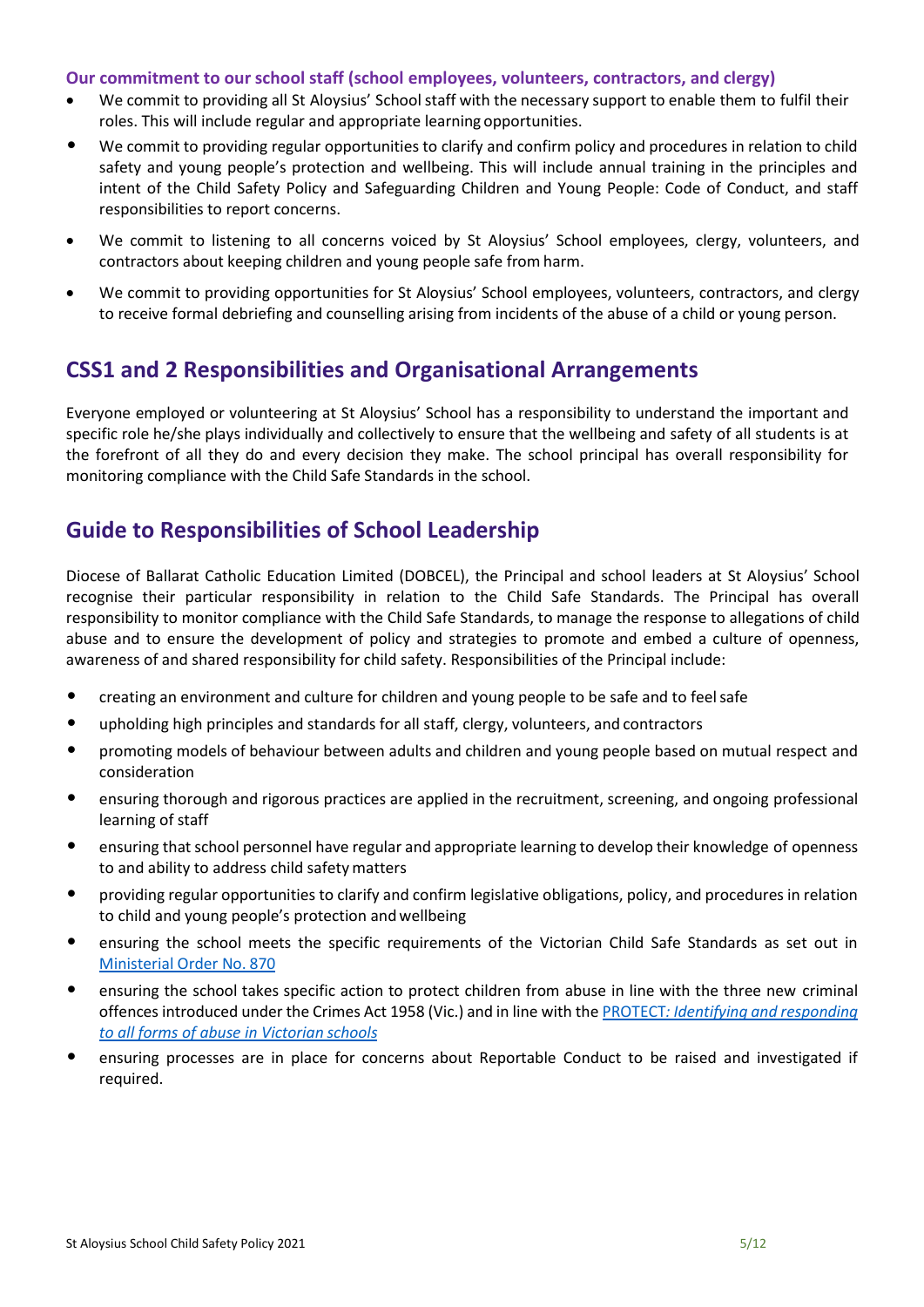# **Guide to Responsibilities of School Staff**

Responsibilities of school staff (school employees, volunteers, contractors, and those in religious ministry) include:

- treating children and young people with dignity and respect, acting with propriety, providing a duty of care, and protecting children and young people in their care
- following the legislative and internal school processes in the course of their work, if they form a reasonable belief that a child or young person has been or is being abused or neglected
- undertaking regular training and education in order to understand their individual responsibilities in relation to child safety and the wellbeing of children and young people
- assisting children and young people to develop positive, responsible, and caring attitudes and behaviours which recognise the rights of all people to be safe and free from abuse following the school's Child Safety Code of Conduct.

#### **Organisational Arrangements**

The school's Child Safety Officer has a role description that is available in the staff roles folder on our school server:

- The Child Safety Officer will participate in the diocesan child safety network
- The Child Safety Officer works in identifying and mitigating risks in child safety.
- The Child Safety Officer is responsible for informing staff, students and school community on policies, procedures and practices and identifying professional learning.

Having a child safety team does not remove or displace any other obligations that arise if a person reasonably believes that a child is at risk of child abuse. If you form a reasonable belief, you must act.

At St Aloysius' School the Child Safety Officer leads the Child Safety Team. The Child Safety Team undertakes risk management assessment, develops strategies for the risk register and ensures that staff are informed of strategies to mitigate risks as well as policy, procedures, and practices to support child safety. All staff are responsible to consider risk management and child safety measures. Other members of Child Safety Team include members of the School Leadership Team and are listed in Section 5 of this policy.

An annual budget allocation is provided for regular training and professional learning in order to understand individual and collective responsibilities in relation to child safety and the wellbeing of children and young people. This would include opportunities to participate in training/learning for the wider school community.

St Aloysius' School website and newsletter will provide information to keep parents and carers informed of child safety commitments, procedures, and arrangements.

### **School policies for Child Safety**

There are a number of considerations in reporting and responding to child safety. The following policies, including this Child Safety Policy, are to be understood and should be consulted if you are unsure of the action to undertake:

- DOBCEL Child Safe Governance Policy and Procedures
- DOBCEL Child Safe School Policy
- DOBCEL PROTECT: Reporting and Responding Obligations Policy
- **St Aloysius' School PROTECT: Reporting and Responding Obligations Procedures for Schools**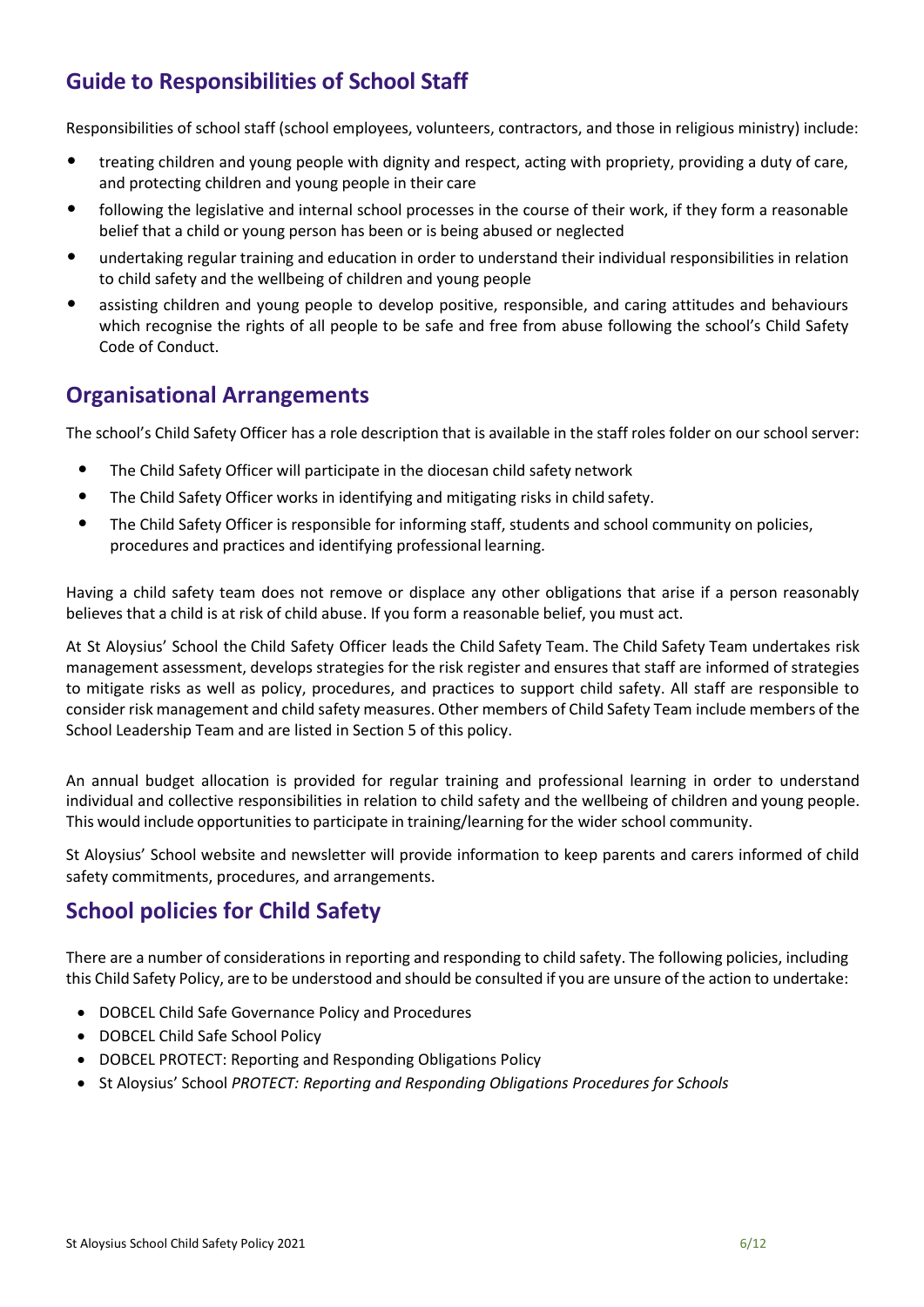# **Expectation of our School Staff – Child Safety Code of Conduct**

As a child safe community, we expect school staff, volunteers, contractors and those in religious ministry to proactively ensure the safety of students at all times and to take appropriate action if there are concerns about the safety of any child at the school. All staff at St Aloysius' School must remain familiar with the relevant laws, the codes of conduct for DOBCEL employees and for professional organisations such as the Victorian Institute of Teaching (VIT) and policies and procedures in relation to child protection and to comply with all requirements.

The DOBCEL Safeguarding Children and Young People Code of Conduct recognises the critical role that school staff play in protecting the students in our care and establishes clear expectations of school employees, volunteers, contractors and clergy for appropriate behaviour with children in order to safeguard them against abuse and or neglect.

The child safety policies and procedures apply to allegations or disclosures of child abuse made by or in relation to a child, school staff, visitors or other persons while connected to a St Aloysius' School environment.

The DOBCEL Safeguarding Children and Young People: Code of Conduct also protects school staff by clarifying and identifying of acceptable and unacceptable behaviour. The school will monitor the ongoing suitability of staff for child-related work.

#### **CSS 4 – Screening and Recruitment of School Staff**

St Aloysius' School will apply thorough and rigorous screening processes in the recruitment of employees and volunteers involved in child-connected work. All teachers are required to have registration with the Victorian Institute of Teaching (VIT). Our commitment to child safety and our screening requirements are included in all advertisements for such employee, contractor and volunteer positions, and all applicants are provided with copies of DOBCEL Safeguarding Children and Young People: Code of Conduct and all child safety policies and procedures prior to commencement of employment.

Each job description for staff involved in child-connected work has a clear statement that sets out the requirements, duties and responsibilities regarding child protection for those in that role and the occupant's essential qualifications, experience and attributes in relation to child protection.

When recruiting and selecting employees, contractors and volunteers involved in child-connected work, we make all reasonable efforts to:

- confirm the applicant's VIT, Working with Children Check and National Police Check status and/or professional registration (as relevant)
- obtain proof of personal identity and any professional or other qualifications relevant to the position
- verify the applicant's history of work involving children
- obtain references that address the applicant's suitability for the job and working with children.

Once employed, staff are taken through an induction process that further reiterates the person's duties and responsibilities regarding child safety and child protection. All staff and volunteers are required to read and sign the DOBCEL Safeguarding Children and Young People: Code of Conduct prior to commencing work. All new staff and volunteers are supervised regularly to ensure their behaviour towards children is appropriate and to monitor their compliance with the school's child safe policies.

We have processes for monitoring and assessing the continuing suitability of school staff to work with children, including regular reviews of the status of Working with Children Checks and staff professional registration requirements such as Victorian Institute of Teaching (VIT) registration. The ongoing suitability of staff for childconnected work is monitored and assessed as a part of the Annual Review Meeting process.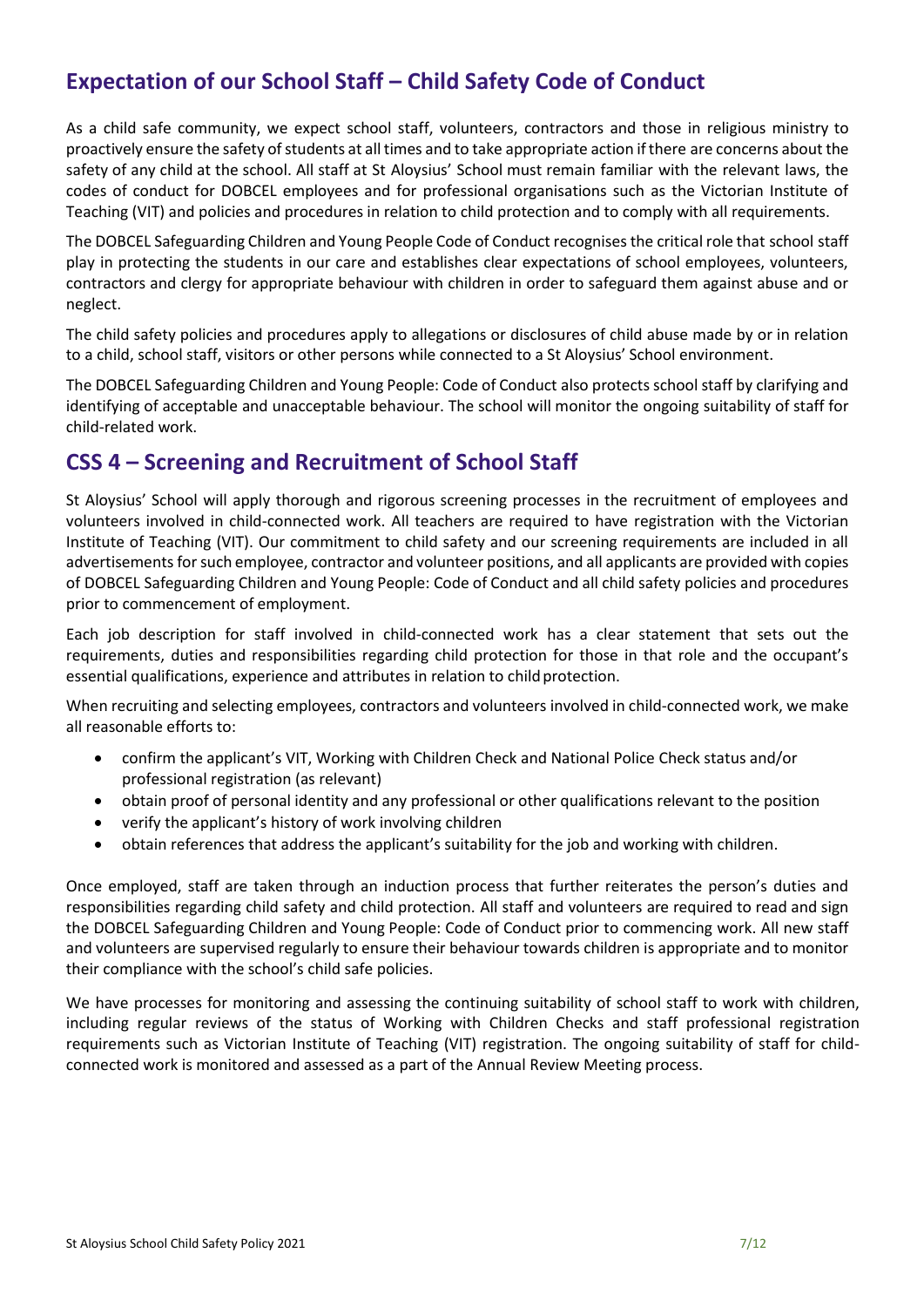# **Child Safety – Education and Training for School Staff**

St Aloysius' School provides employees, volunteers and those in religious ministry with regular and appropriate opportunities to develop their knowledge of openness to and ability to address child safety matters. This includes induction, ongoing training, and professional learning to ensure that everyone understands their professional and legal obligations and responsibilities, and the procedures for reporting suspicion of child abuse and neglect. All mandatory reporters are required to complete the online modules such as, *Protecting Children – Mandatory reporting and other obligations online modules* 

#### **CSS 5 – Reporting and Responding**

St Aloysius' School complies with legal obligations that relate to managing the risk of child abuse under the *Children, Youth and Families Act 2005* (Vic.), the *Crimes Act 1958* (Vic.) and the recommendations of the *[Betrayal](https://www.parliament.vic.gov.au/fcdc/article/1788)  [of Trust](https://www.parliament.vic.gov.au/fcdc/article/1788)* report.

Any child safety complaints, disclosures, or breaches oftheDOBCEL Safeguarding Children and Young People: Code of Conduct are documented and stored in accordance with security and privacy requirements.

Child protection reporting obligations fall under separate pieces of legislation with differing reporting requirements. The different policies at St Aloysius' School set out the responsibilities and procedures that apply.

The DOBCEL PROTECT: Reporting and Responding Obligations Policy**,** sets out the actions required under the relevant legislation when there is a reasonable belief that a child at ourschool isin need of protection or a criminal offence has been committed, and provides guidance and procedures on how to make a report. It is a requirement that DOBCEL Schools implement the joint protocol *Four Critical [Actions](http://www.cecv.catholic.edu.au/getmedia/ebe135a4-d1b3-48a0-81fe-50d4fc451bcd/Identifying-and-Responding-to-All-Forms-of-Abuse.aspx) for [Schools: Responding to Incidents,](https://www.education.vic.gov.au/Documents/about/programs/health/protect/FourCriticalActions_ChildAbuse.pdf#page%3D12)  [Disclosures and Suspicions of Child Abuse](https://www.education.vic.gov.au/Documents/about/programs/health/protect/FourCriticalActions_ChildAbuse.pdf#page%3D12) for* responding to and reporting allegations of child abuse.

St Aloysius' School adopts and implement the Four Critical Actions for responding to and reporting allegations of child abuse.

The *[Four Critical Actions for Schools: Responding to Incidents, Disclosures and Suspicions of](https://www.education.vic.gov.au/Documents/about/programs/health/protect/FourCriticalActions_ChildAbuse.pdf#page%3D12) [Child Abuse](https://www.education.vic.gov.au/Documents/about/programs/health/protect/FourCriticalActions_SSO.pdf)* are:

- 1. Responding to an Emergency
- 2. Reporting to Authorities
- 3. Contacting Parents/Carers
- 4. Providing Ongoing Support

The St Aloysius' School PROTECT: Reporting and Responding Obligations Procedures for Schools details the procedures for staff, volunteers, and families to:

- identify the indicators of a child or young person who may be in need of protection
- understand how a 'reasonable belief' is formed
- make a report of a child or young person who may be in need of protection
- comply with mandatory reporting obligations under child protection law and their legal obligations relating to criminal child abuse and grooming under criminal law.

Staff are to use the template provided in *[Protect: Responding to Suspected Child Abuse: A Template](https://www.education.vic.gov.au/Documents/about/programs/health/protect/PROTECT_Schoolstemplate.pdf) [for all](http://www.cecv.catholic.edu.au/getmedia/ebe135a4-d1b3-48a0-81fe-50d4fc451bcd/Identifying-and-Responding-to-All-Forms-of-Abuse.aspx)  [Victorian Schools](http://www.cecv.catholic.edu.au/getmedia/ebe135a4-d1b3-48a0-81fe-50d4fc451bcd/Identifying-and-Responding-to-All-Forms-of-Abuse.aspx)* to record their notes.

The internal procedures for mandatory reporting are contained in the St Aloysius' School *PROTECT:* Reporting and Responding Obligations Procedures for Schools

At St Aloysius' School if any member of our school community has concerns for a child's safety they need to discuss, they can report this to the school principal or the Child Safety Officer.

If the principal or Child Safety Officer are not available, and the matter is urgent, then it should be reported to a staff member (All staff members are obliged to assist with child safety).

The principal, Child Safety Officer or staff member will follow the step-by-step guide to making a report as outlined in [PROTECT: Identifying and responding to all forms](https://www.cecv.catholic.edu.au/getmedia/ebe135a4-d1b3-48a0-81fe-50d4fc451bcd/Identifying-and-Responding-to-All-Forms-of-Abuse.aspx#page%3D10) [of abuse in Victorian schools.](http://www.cecv.catholic.edu.au/getmedia/ebe135a4-d1b3-48a0-81fe-50d4fc451bcd/Identifying-and-Responding-to-All-Forms-of-Abuse.aspx#page%3D7)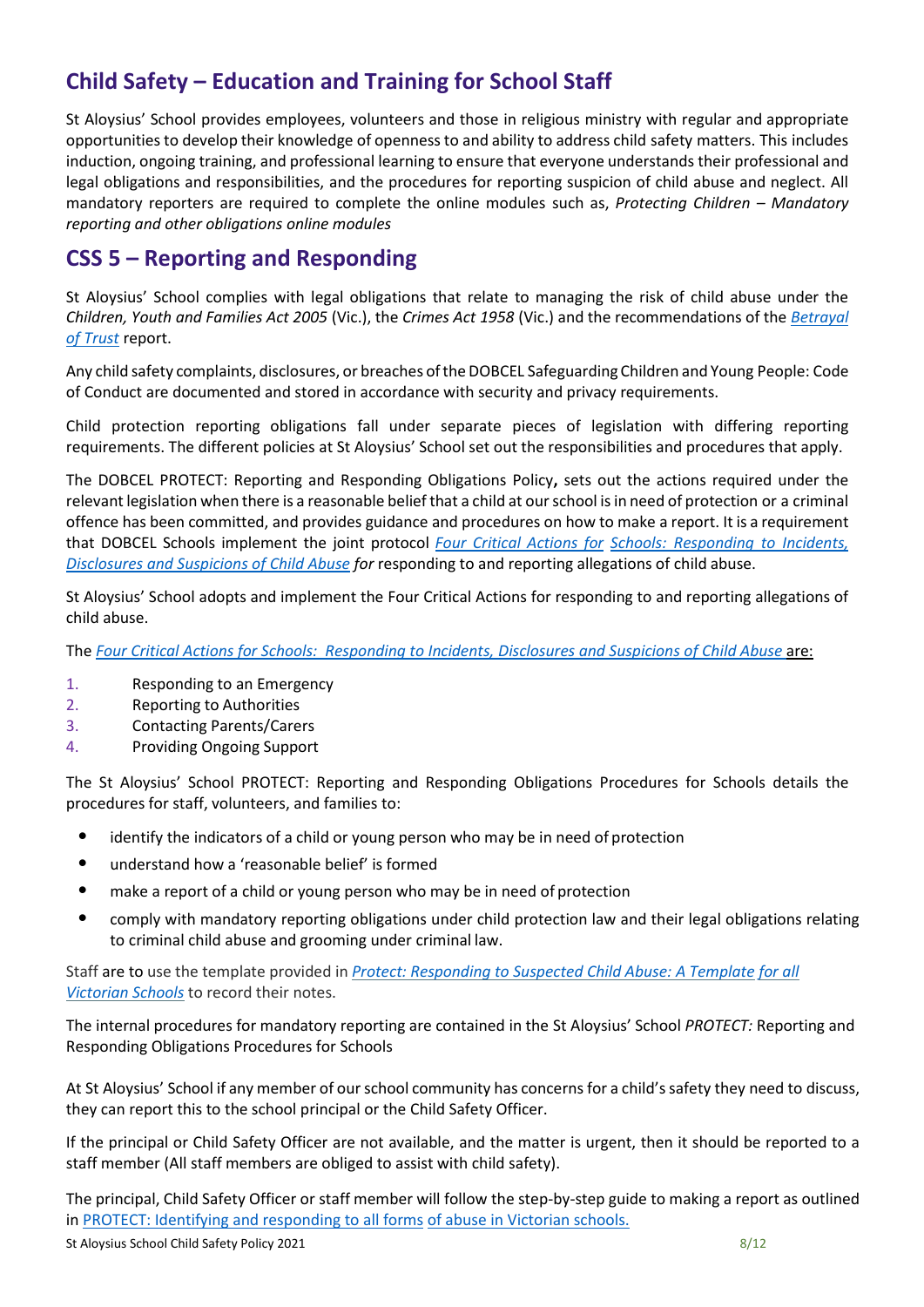# **Persons Responsible for Responding to Allegations of Suspected Child Abuse**

These policy and procedures cover all forms of child abuse as defined in the *Education Training and Reform Act 2006 (Vic).*

The following persons and positions of responsibility are obliged to manage promptly the school's response to an allegation or disclosure of child abuse made by or in relation to a child, school staff, visitors, of other persons while connected to the St Aloysius' School environment.

| Person(s)                                                                                                           | <b>Position of Responsibility</b>                                              | <b>Responsibility</b>                                                                                                                                                                                            |
|---------------------------------------------------------------------------------------------------------------------|--------------------------------------------------------------------------------|------------------------------------------------------------------------------------------------------------------------------------------------------------------------------------------------------------------|
| Michael Kennedy<br>Narelle Cox                                                                                      | Principal<br>Child Safety Officer                                              | Manage promptly the school's response<br>to an allegation or disclosure of child<br>abuse and ensure that the allegation or<br>disclosure is taken seriously.                                                    |
| Narelle Cox<br>Lesley Brown                                                                                         | Child Safety Officer<br><b>School Compliance Officer</b>                       | Monitor overall school compliance with<br>this procedure                                                                                                                                                         |
| Michael Kennedy<br>Narelle Cox<br>Leadership Team:<br>Jo Townsend<br>Bernadette Lynch<br>Shay King<br>Georgia Watts | Principal<br>Child Safety Officer<br>Leadership Team                           | Manage promptly the school's response<br>to an allegation or disclosure of child<br>abuse, and ensure that the allegation or<br>disclosure is taken seriously if the<br>principal is unavailable/unable to do so |
| <b>Ange Jones</b>                                                                                                   | <b>Assistant Director: People</b><br>and Development, DOBCEL<br>(03) 5337 7135 | Manage promptly the response where<br>the principal is the subject of a child<br>safety incident, disclosure, or suspicion.                                                                                      |
| <b>Tom Sexton</b>                                                                                                   | <b>Executive Director DOBCEL</b><br>(03) 5337 7135                             | Head of entity                                                                                                                                                                                                   |

The roles and responsibilities contained in the DOBCEL PROTECT: Reporting and Responding Obligations Policy and St Aloysius' School PROTECT: Reporting and Responding Obligations Procedures for Schools do not displace or discharge any other obligations that arise if a person reasonably believes that a child is at risk of child abuse.

The school will make, secure, and retain records of any allegation of child abuse and the school's response.

The school commits to protect any child connected to alleged child abuse until the allegation is resolved.

### **Responding to Student Sexual Offending**

There are [Four Critical Actions for Schools: Responding to Student Sexual Offending](https://www.education.vic.gov.au/Documents/about/programs/health/protect/FourCriticalActions_SSO.pdf) which must be taken when responding to and reporting a child protection incident, disclosure or suspicion:

- 1. Responding to an Emergency
- 2. Reporting to Authorities/Referring to Services
- 3. Contacting Parents/Carers
- 4. Providing Ongoing Support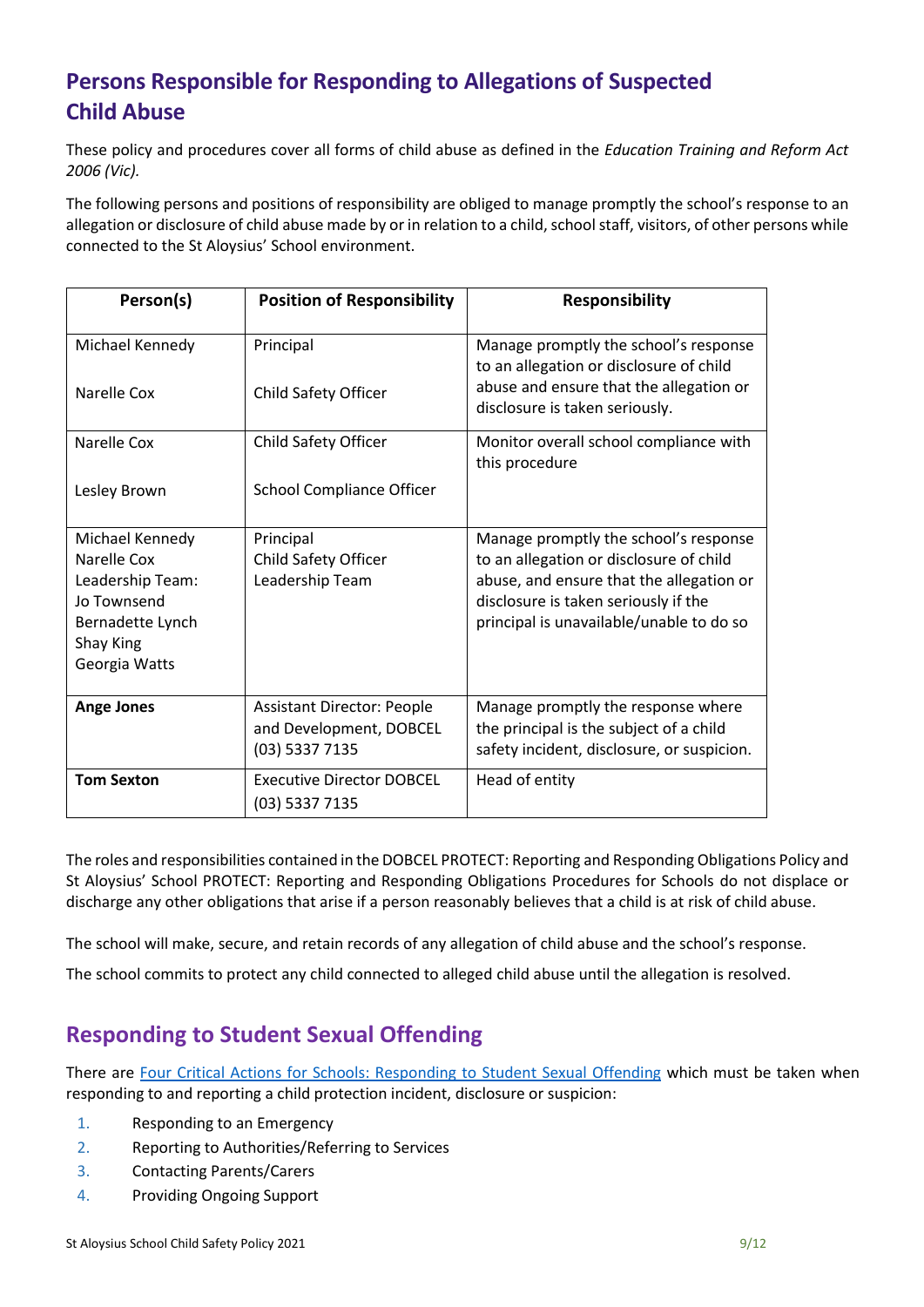#### **CSS 6 - Risk Management**

St Aloysius' School is committed to proactively identifying and assessing risks to student safety across our school environments and reducing or eliminating (where possible) all potential sources of harm. We document, implement, monitor, and periodically review our risk management strategies for child safety and ensure that the strategies change as needed and as new risks arise.

At St Aloysius' School Child Safety Officer, together with the responsible school staff (e.g. Planning excursions) undertake risk management assessment, develops strategies for the risk register and ensures that staff are informed of strategies to mitigate risks as well as policy, procedures and practices to support child safety. All staff are responsible to consider risk management and child safety measures.

See also St Aloysius' School Child Safety Risk Assessment.

#### **CSS 7 - Student Empowerment and Participation**

Students at St Aloysius' School are actively encouraged to openly express their views and feel comfortable about giving voice to the things that are important to them.

In our learning and teaching programs, students learn about what they can do if they feel unsafe and enable them to understand, identify, discuss, and report on child safety. We listen to and act on any concerns that students, or their parents or carers, raise with us.

The curriculum design integrates appropriate knowledge and skills to enhance student's understanding of being safe and knowing how to report instances when they do not feel safe. Teaching and learning strategies that acknowledge and support student voice are implemented.

#### **Publication and Communication**

All St Aloysius' School child safety policies and procedures are available on the school website. Child friendly versions to explain protective behaviours, right relationships and personal safety are available. These policies will be explained to students through the personal and social learning curriculum using age appropriate language and activities. The age appropriate policies will also include information for children about how to report to someone if they are feeling unsafe or have been abused.

Teachers will work with students through the curriculum to understand the best ways to let someone such as a responsible, trusted adult – know if they are feeling unsafe or have been abused.

#### **Relevant Legislation**

- *Children, Youth and Families Act 2005* (Vic.)
- *Working with Children Act 2005* (Vic.)
- *Education and Training Reform Act 2006* (Vic.)
- *Equal Opportunity Act 2010* (Vic.)
- *Privacy Act 1988* (Cth)
- *Crimes Act 1958* (Vic.)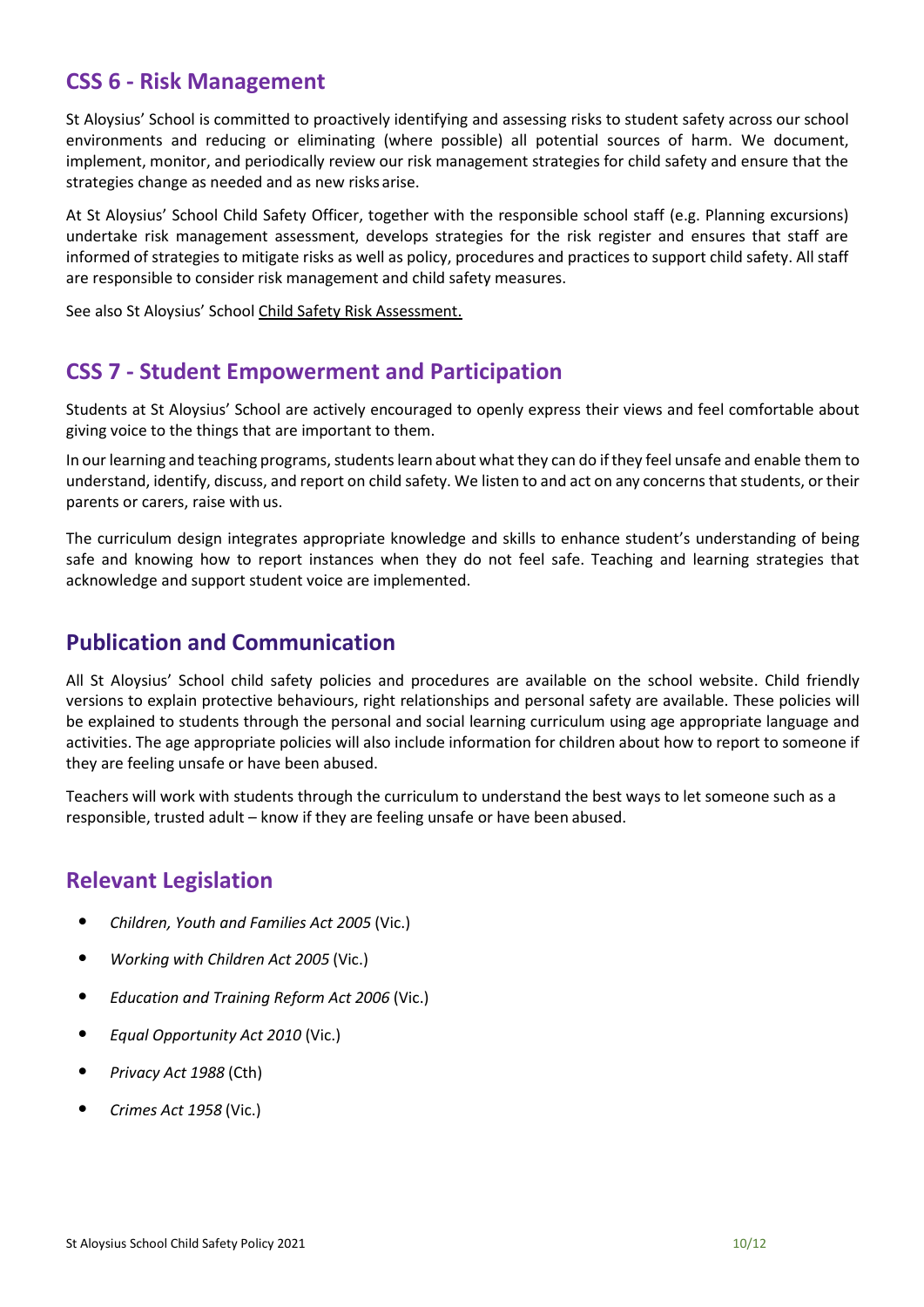Three new criminal offences have been introduced under this Act:

- a) **[Failure to disclose offence:](https://www.education.vic.gov.au/school/teachers/health/childprotection/Pages/reportobligations.aspx)** Any adult who forms a reasonable belief that a sexual offence has been committed by an adult against a child under 16 has an obligation to report that information to police. Failure to disclose the information to police is a criminal offence.
- b) **[Failure to protect offence:](https://www.education.vic.gov.au/school/teachers/health/childprotection/Pages/reportobligations.aspx)** The offence will apply where there is a substantial risk that a child under the age of 16 under the care, supervision or authority of a relevant organisation will become a victim of a sexual offence committed by an adult associated with that organisation. A person in a position of authority in the organisation will commit the offence if they know of the risk of abuse and have the power or responsibility to reduce or remove the risk, but negligently fail to do so.
- c) **[Grooming offence:](https://www.education.vic.gov.au/school/teachers/health/childprotection/Pages/reportobligations.aspx)** This offence targets predatory conduct designed to facilitate later sexual activity with a child. Grooming can be conducted in person or online, for example via interaction through social media, web forums and emails.

Staff should refer to the DOBCEL PROTECT: Reporting and Responding Obligations Policy and St Aloysius' School PROTECT: Reporting and Responding Obligations Procedures for Schoolsfor more information about these offences and the responsibilities for staff in relation to them.

#### **Related Policies**

#### **DOBCEL and School Policies and Documents**

- DOBCEL Child Safe Governance Policy and Procedures
- DOBCEL Child Safe School Policy
- DOBCEL PROTECT Reporting and Responding Obligations Policy
- DOBCEL Safeguarding Children and Young People: Code of Conduct
- St Aloysius' School *PROTECT: Reporting and Responding Obligations Procedures for Schools*

### **Breach of Policy**

Where an **employee** is suspected of breaching any obligation, duty, or responsibility within this Policy, St Aloysius' School may start the process under clause 13 of the *Victorian Catholic Education Multi Enterprise Agreement 2018 (*VCEMEA) for managing employment concerns. This may result in disciplinary consequences.

Where the **principal** issuspected of breaching any obligation, duty orresponsibility within this policy, the concerned party is advised to contact the DOBCEL Assistant Director: People and Development.

Where any **other member of the school community** issuspected of breaching any obligation, duty or responsibility within this policy, the school is to take appropriate action, including in accordance with DOBCEL PROTECT: Reporting and Responding Obligations Policy and Procedures, the school's Complaints Resolution Policy and/or to contact Catholic Education Ballarat.

#### **Review of this Child Safety Policy**

This policy will be reviewed as part of our policy review cycle or when there are changes to requirements or legislation. We will maintain a history of updates to the policy.